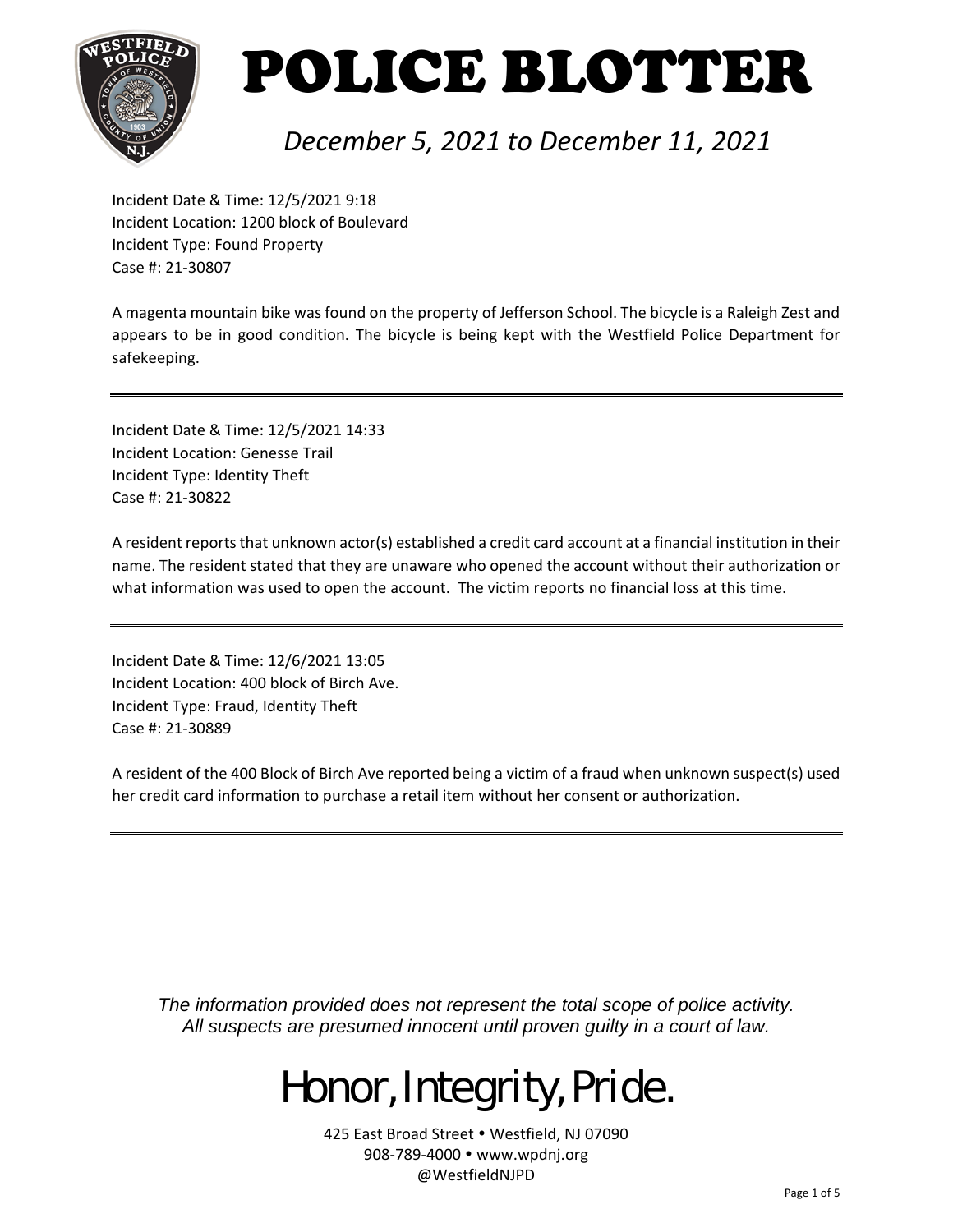

#### *December 5, 2021 to December 11, 2021*

Incident Date & Time: 12/6/2021 13:27 Incident Location: 1100 block of Boynton Ave. Incident Type: Fraud Case #: 21‐30894

A resident of the 1100 block of Boynton Avenue reported being a victim of a fraud via phone when unknown suspect(s) requested and was provided with financial information. The victim then purchased a gift card for \$500.00 as she was instructed to do and gave the information of the gift card to the suspect.

Incident Date & Time: 12/7/2021 16:30 Incident Location: 300 block of East South Ave. Incident Type: Suspicious Incident / Person / Vehicle Case #: 21‐31092

A resident of the 300 block of East South Avenue reported she had heard a noise outside of her residence and then observed two white males standing in her driveway. Once the individuals made contact with the resident, they fled the scene. Although no damage to the property was found and no items were reported missing, an item was moved on her property.

Incident Dates & Times: 12/8/2021 11:33 12/9/2021 14:04 12/10/2021 09:00 Incident Location: Westfield High School Incident Type: Bias Incident Case #s: 21‐31051 21‐31140 21‐31213

Multiple swastika symbols were located at various locations in Westfield High School including boy's bathrooms and the arboretum. The symbols appeared to have been etched into wood and metal. Some symbols appeared old in nature but all were documented by school authorities and the police.

*The information provided does not represent the total scope of police activity. All suspects are presumed innocent until proven guilty in a court of law.* 

### Honor, Integrity, Pride.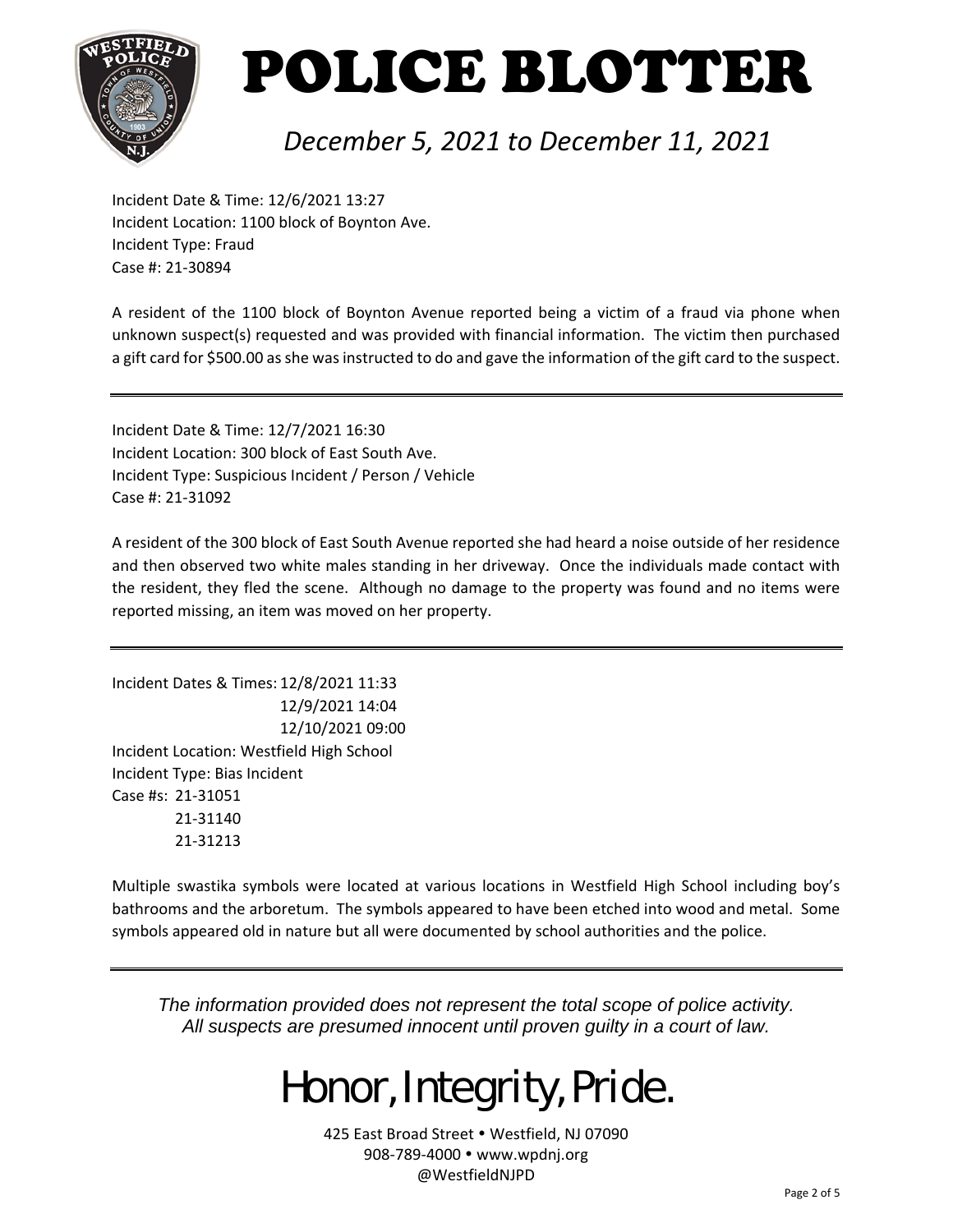

### *December 5, 2021 to December 11, 2021*

Incident Date & Time: 12/8/2021 12:00 Incident Location: 900 block of Lawrence Ave. Incident Type: Fraud, Identity Theft Case #: 21‐31054

A resident reports unknown actor(s) opened an account with a financial institution in the victim's name. Unknown actor(s) attempted to make purchases in California in the using the victim's current banking account. Unknown actor(s) transferred funds from the victim's account to the fraudulent account. The victim has suffered a monetary loss, but it is unknown of the monetary loss is permanent.

Incident Date & Time: 12/8/2021 14:26 Incident Location: 200 block of Prospect St. Incident Type: Criminal Mischief, Theft Case #: 21‐31075

The responsible party for a property on the 200 block of Prospect Street reported an entrance sign for the property was stolen. The value of the sign was approximately \$300.00. The responsible party also stated at the same time the sign was stolen other signs belonging to the property were damaged. The cost to repair the damaged signs was approximately \$1,200.00.

Incident Date & Time: 12/9/2021 19:57 Incident Location: 200 block of East Broad St. Incident Type: Criminal Mischief Case #: 21‐31160

A large cobble stone was thrown through a rear door business window. An occupant of the business immediately exited the business but did not observe anyone in the area.

*The information provided does not represent the total scope of police activity. All suspects are presumed innocent until proven guilty in a court of law.* 

## Honor, Integrity, Pride.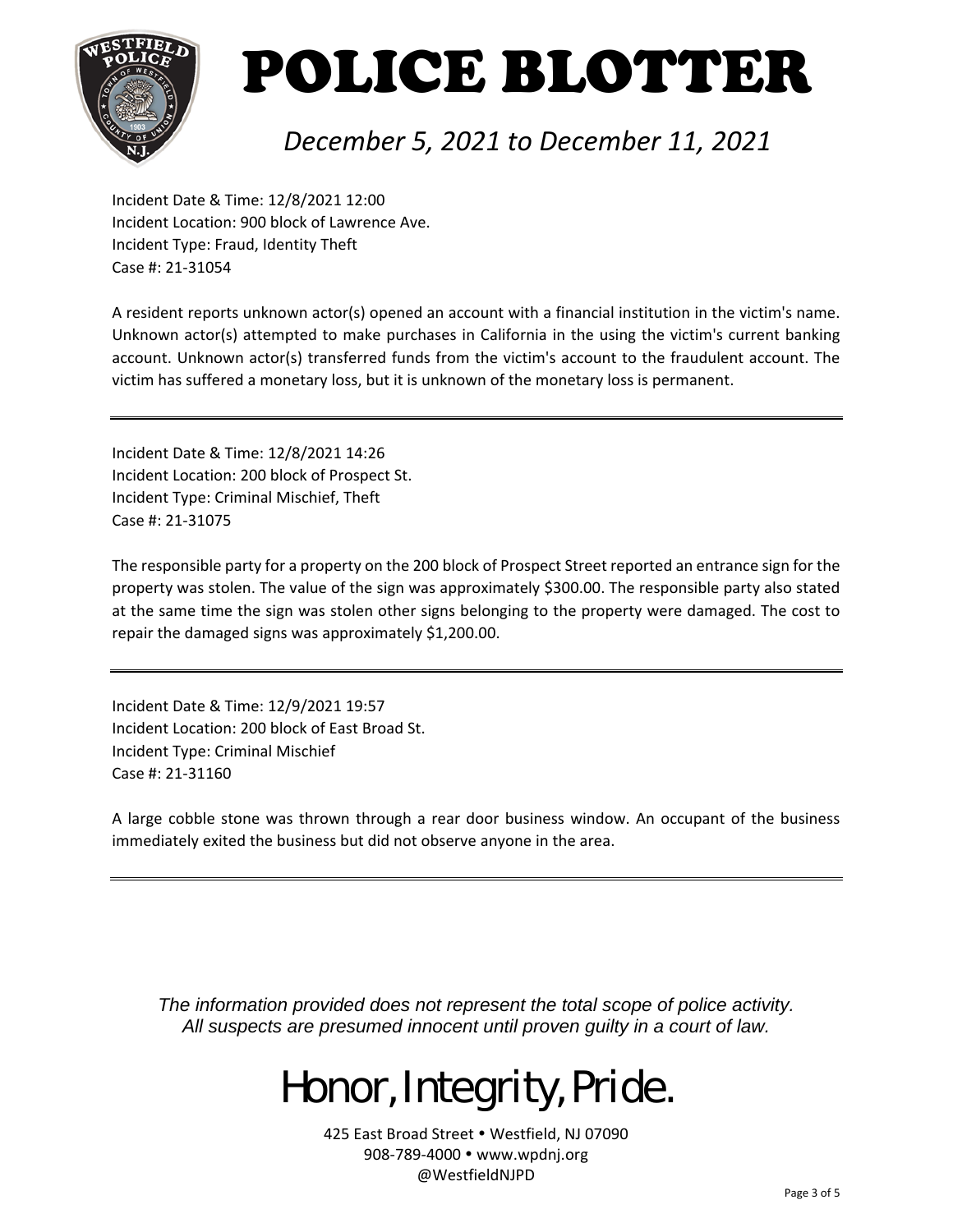

#### *December 5, 2021 to December 11, 2021*

Incident Date & Time: 12/9/2021 22:11 Incident Location: Eastgate Sq. Incident Type: Suspicious Incident / Person / Vehicle Case #: 21‐31167

A resident reported a gray sedan traveling up and down their street. The driver was described as a white male wearing basketball shorts. When then driver exited his vehicle, the resident asked what they were doing. The driver then reentered his vehicle and left the area.

Incident Date & Time: 12/10/2021 12:18 Incident Location: 100 block of Winchester Way Incident Type: Identity Theft Case #: 21‐31201

A resident reported being a victim of identity theft. Specifically, that an unknown actor(s) used his identity and attempted to open a line of credit with his financial institution. The loan application was declined by the bank and victim suffered no monetary loss.

Incident Date & Time: 12/11/2021 10:41 Incident Location: 0 to 100 block of Elm St. Incident Type: Criminal Mischief Case #: 21‐31264

A business owner reported that unknown actor(s) spray painted graffiti on the exterior wall of her building. She stated that this incident occurred during overnight hours and that she first observed the graffiti when she returned to her establishment on 12‐11‐2021 at 1000 hours. This incident resulted in property damage amounting to approximately \$300.00.

*The information provided does not represent the total scope of police activity. All suspects are presumed innocent until proven guilty in a court of law.* 

## Honor, Integrity, Pride.